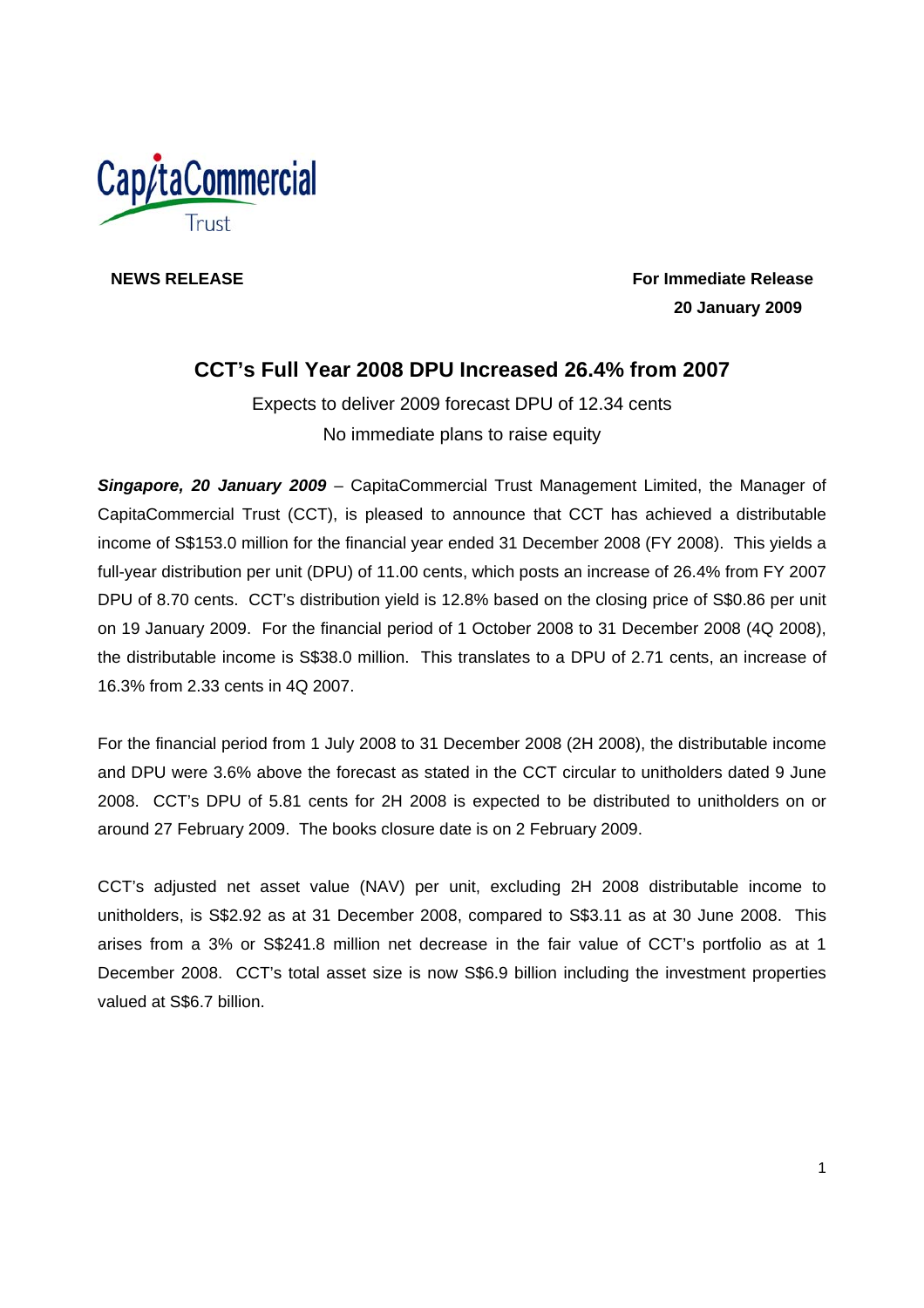|                              | <b>FY 2008</b>           | 4Q 2008 vs 4Q 2007 |                    |       | 1 July 2008 to 31 Dec 2008 |                                               |      |
|------------------------------|--------------------------|--------------------|--------------------|-------|----------------------------|-----------------------------------------------|------|
|                              | <b>Actual</b><br>S\$'000 | 4Q 2008<br>S\$'000 | 4Q 2007<br>S\$'000 | Var.  | <b>Actual</b><br>S\$'000   | <b>Circular</b><br><b>Forecast</b><br>S\$'000 | Var. |
| Gross Revenue                | 335,285                  | 97,164             | 62,028             | 56.6% | 189,700                    | 184,388                                       | 2.9% |
| Net Property Income          | 233,471                  | 65,609             | 44,401             | 47.8% | 132,321                    | 130,793                                       | 1.2% |
| <b>Distributable Income</b>  | 153,047                  | 37,964             | 32,342             | 17.4% | 81,129                     | 78,343                                        | 3.6% |
| <b>Distribution Per Unit</b> |                          |                    |                    |       |                            |                                               |      |
| For the Period               | 11.00 $\mathfrak{o}$     | 2.71 <sub>c</sub>  | 2.33 <sub>c</sub>  | 16.3% | 5.81 $\mathfrak{c}$        | 5.61¢                                         | 3.6% |

### **Summary of CCT's 4Q 2008 Results**

Mr. Richard Hale, Chairman of the Manager, said, "CapitaCommercial Trust continues to deliver steady income distribution to its unitholders. Distribution per unit for 2008 is at 11 cents, which is 26.4% over the 8.70 cents paid out last year. CCT's good performance is significant given the current economic and financial environment. Our quality portfolio of buildings and tenants was enhanced with the addition of One George Street and Wilkie Edge."

"Going forward, CCT expects to face challenging times due to the adverse economic climate. Our focus continues to be on retaining our tenants and on being proactive in cost containment. We will remain prudent in our capital expenditures and risk management practices. We have aborted the redevelopment of Market Street Car Park in view of the significant size of the project taking into account the uncertain market outlook, tight credit conditions and high redevelopment cost. We expect to be able to deliver our 2009 forecast distribution per unit of 12.34 cents as stated in the circular to unitholders dated 9 June 2008."

Ms. Lynette Leong, Chief Executive Officer of the Manager, said, "CCT has performed well in 2008 and better than 2007 due to higher rental reversions and the addition of One George Street to the portfolio. We have also successfully refinanced the S\$580 million commercial mortgage-backed securities ahead of the debt maturity in March 2009. We believe that the banks' willingness to lend to CCT with security over just one asset, Capital Tower, is an affirmation of their confidence in the quality and value of CCT's portfolio as well as its blue-chip tenant base. As a result, out of CCT's portfolio of eleven properties, eight properties with a total asset value of S\$2.7 billion will be free of any encumbrance. This will provide us with financial flexibility in managing our capital and balance sheet. As such, CCT has no immediate plans to raise equity."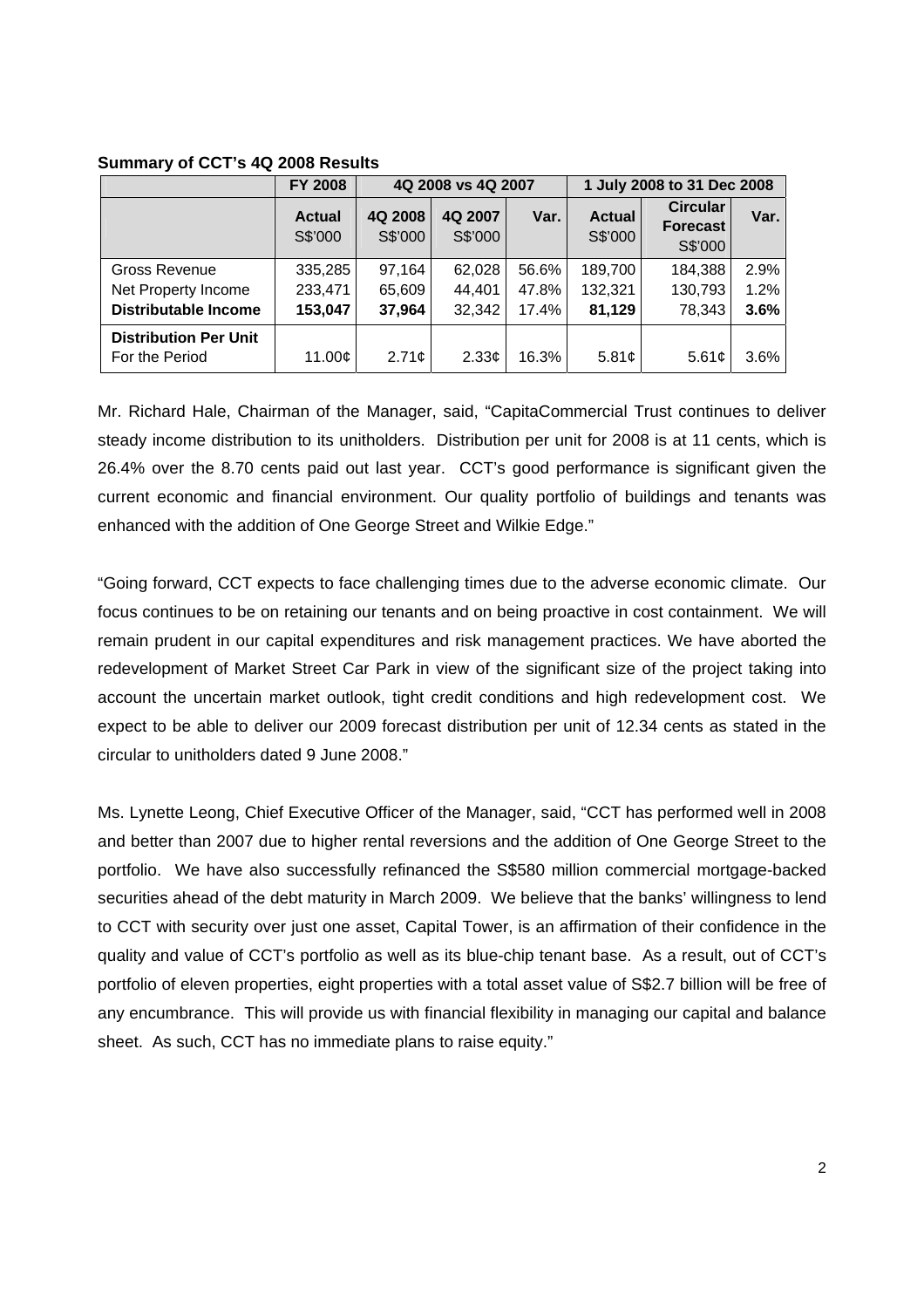"Additionally, we have been actively engaging tenants for forward lease planning. In fact as at 31 December 2008, 79% of the 2009 forecast gross rental income has been locked in with committed leases. This will ensure income stability for our unitholders."

"On a portfolio basis, CCT's average monthly office passing rent is still low. It is currently underrented at S\$7.44 per square foot versus the average monthly market rent of S\$15.00 per square foot for Grade A office and S\$12.90 per square foot for prime office in Singapore according to recent industry statistics. Average occupancy rate for Grade A office space in Singapore is said to be 99% for fourth quarter 2008; average occupancy rates for the various sub-markets also remained high at above 96%. For CCT's buildings, we continue to experience good leasing interest considering the current weak economic conditions. Our current overall committed occupancy rate stands at a high of 97% and is underpinned by quality building specifications, excellent locations and a blue-chip tenant base. Even our recently completed property, Wilkie Edge, is already 70% leased," added Ms. Leong.

 $-$  END  $-$ 

#### **About CapitaCommercial Trust** (www.cct.com.sg)

CapitaCommercial Trust is Singapore's first listed commercial REIT with a market capitalisation of S\$1.2 billion based on the closing price of S\$0.86 per unit on 19 January 2009. CCT aims to own and invest in real estate and real estate-related assets which are income producing and used, or predominantly used, for commercial purposes. The total asset size of CCT is S\$6.9 billion as at 31 December 2008, comprising a portfolio of 11 prime properties in Singapore, as well as investments in Malaysia. The properties in Singapore are Capital Tower, 6 Battery Road, One George Street, HSBC Building, Raffles City (60% interest through RCS Trust), Starhub Centre, Robinson Point, Bugis Village, Golden Shoe Car Park, Market Street Car Park and Wilkie Edge. In addition, CCT is a substantial unitholder of Quill Capita Trust with 30% unitholdings and has taken a 7.4% stake in the Malaysia Commercial Development Fund Pte. Ltd. (MCDF). Quill Capita Trust is a commercial REIT listed on Bursa Malaysia Securities Berhad, with a portfolio of ten commercial properties in Kuala Lumpur, Cyberjaya and Penang. MCDF is CapitaLand's first and largest Malaysia private real estate fund with a focus on real estate development properties primarily in Kuala Lumpur and the Klang Valley, Malaysia.

CCT is managed by an external manager, CapitaCommercial Trust Management Limited, which is